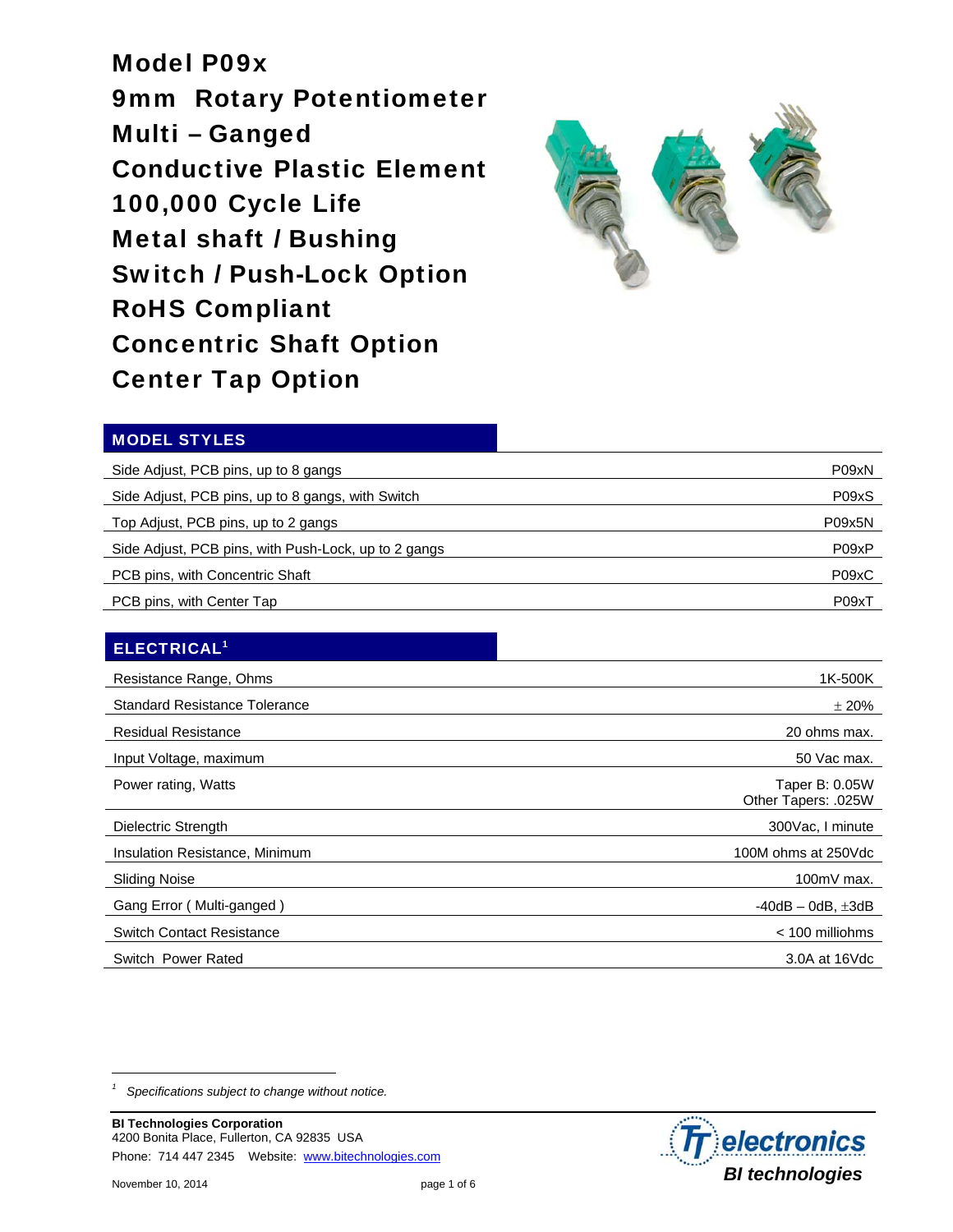| <b>MECHANICAL</b>                |                          |
|----------------------------------|--------------------------|
| <b>Total Mechanical Travel</b>   | $300^\circ \pm 10^\circ$ |
| <b>Static Stop Strength</b>      | 50 oz-in                 |
| Rotational Torque                | 0.5 to 1.25 oz-in        |
| Switch Rotational Angle, Maximum | $50^\circ$               |
|                                  |                          |

## **ENVIRONMENTAL**

| Operating Temperature Range | $-40^{\circ}$ C to $+85^{\circ}$ C |
|-----------------------------|------------------------------------|
| Rotational Life             | 100,000 cycles                     |

### ORDERING INFORMATION2



### **Shaft Types (P09xN, P09xS, P09x5N)**



*2 Contact our customer service for custom designs and features.* 

**BI Technologies Corporation**  4200 Bonita Place, Fullerton, CA 92835 USA Phone: 714 447 2345 Website: www.bitechnologies.com

-

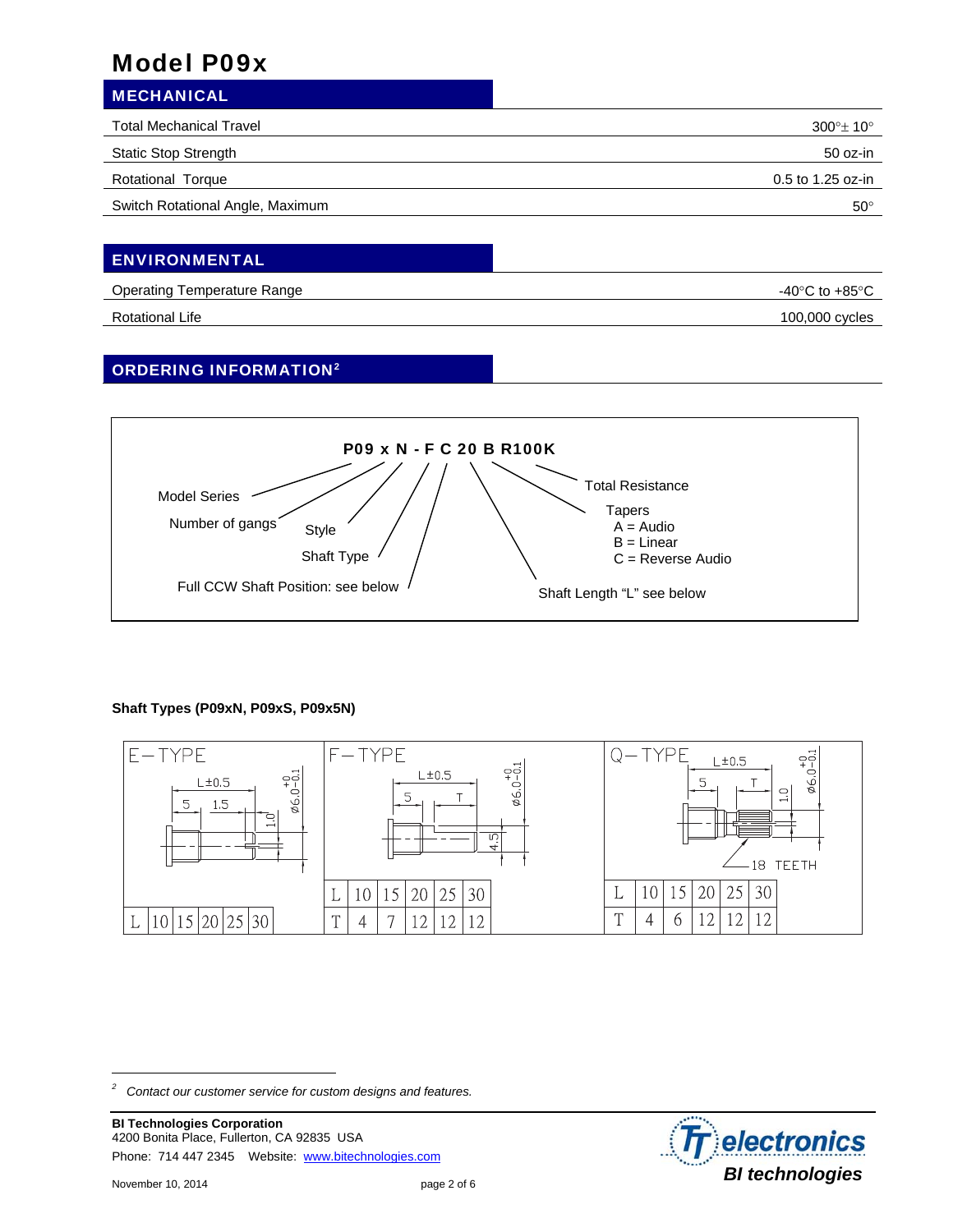#### **Shaft Types for Push-Lock ( P09xP)**



#### **Shaft Position** (F-Type Shaft)

Dashed lines on Type "C" and Type "A" shows position of adjustment slot for E-Type and Q-Type shafts



| <b>STANDARD RESISTANCE VALUES, OHMS</b> |    |    |     |     |     |      |      |      |  |  |
|-----------------------------------------|----|----|-----|-----|-----|------|------|------|--|--|
|                                         | 2K | 5K | 10K | 20K | 50K | 100K | 200K | 500K |  |  |

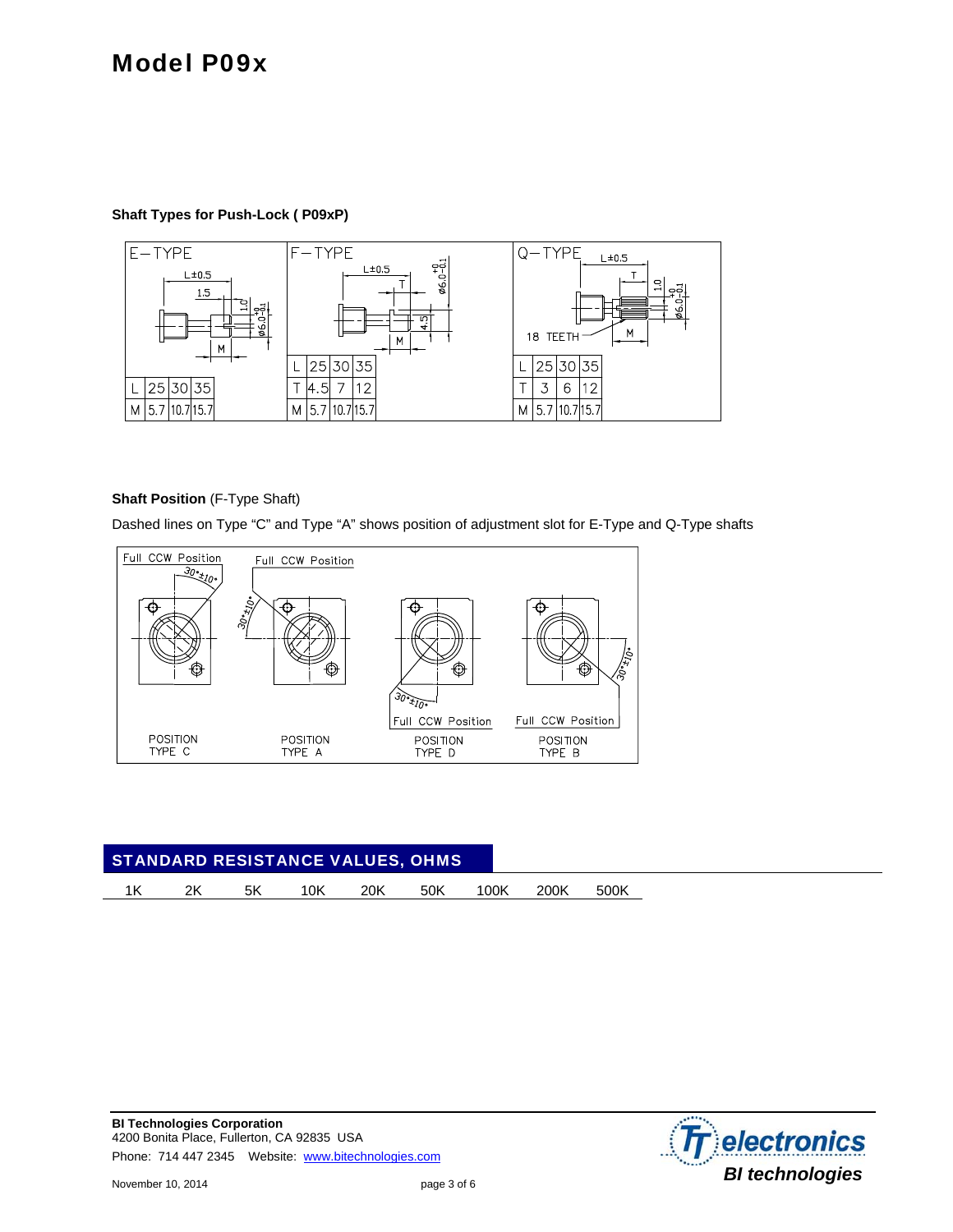### OUTLINE DRAWING

#### **Model P09xN (Side Adjust, PCB pins, up to 8 gangs)**



#### **Model P09xS (Side Adjust, PCB pins, up to 8 gangs, with Switch)**



**BI Technologies Corporation**  4200 Bonita Place, Fullerton, CA 92835 USA Phone: 714 447 2345 Website: www.bitechnologies.com

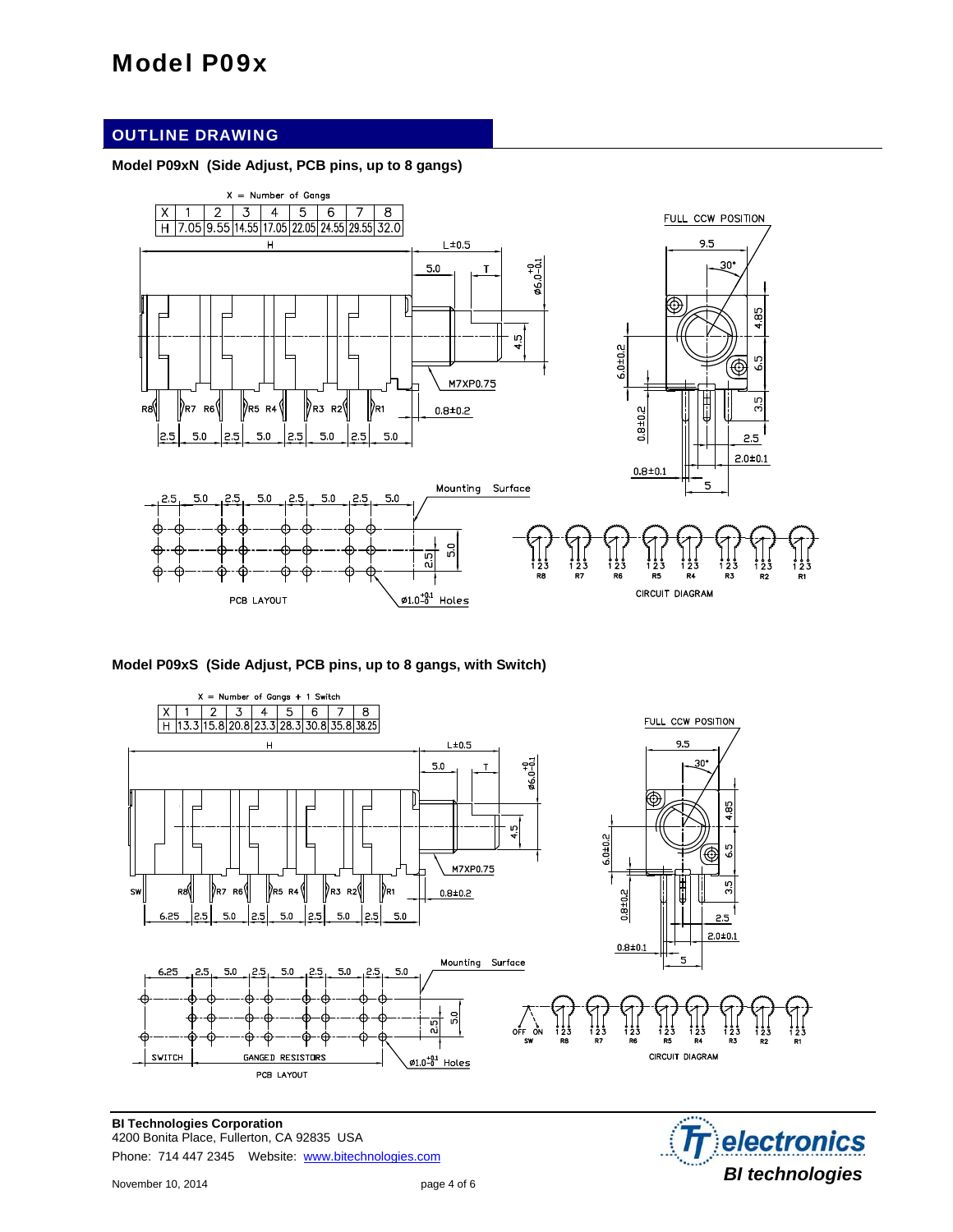



**Model P09xP (Side Adjust, PCB pins, with Push-Lock, up to 2 gangs)** 



**BI Technologies Corporation**  4200 Bonita Place, Fullerton, CA 92835 USA Phone: 714 447 2345 Website: www.bitechnologies.com